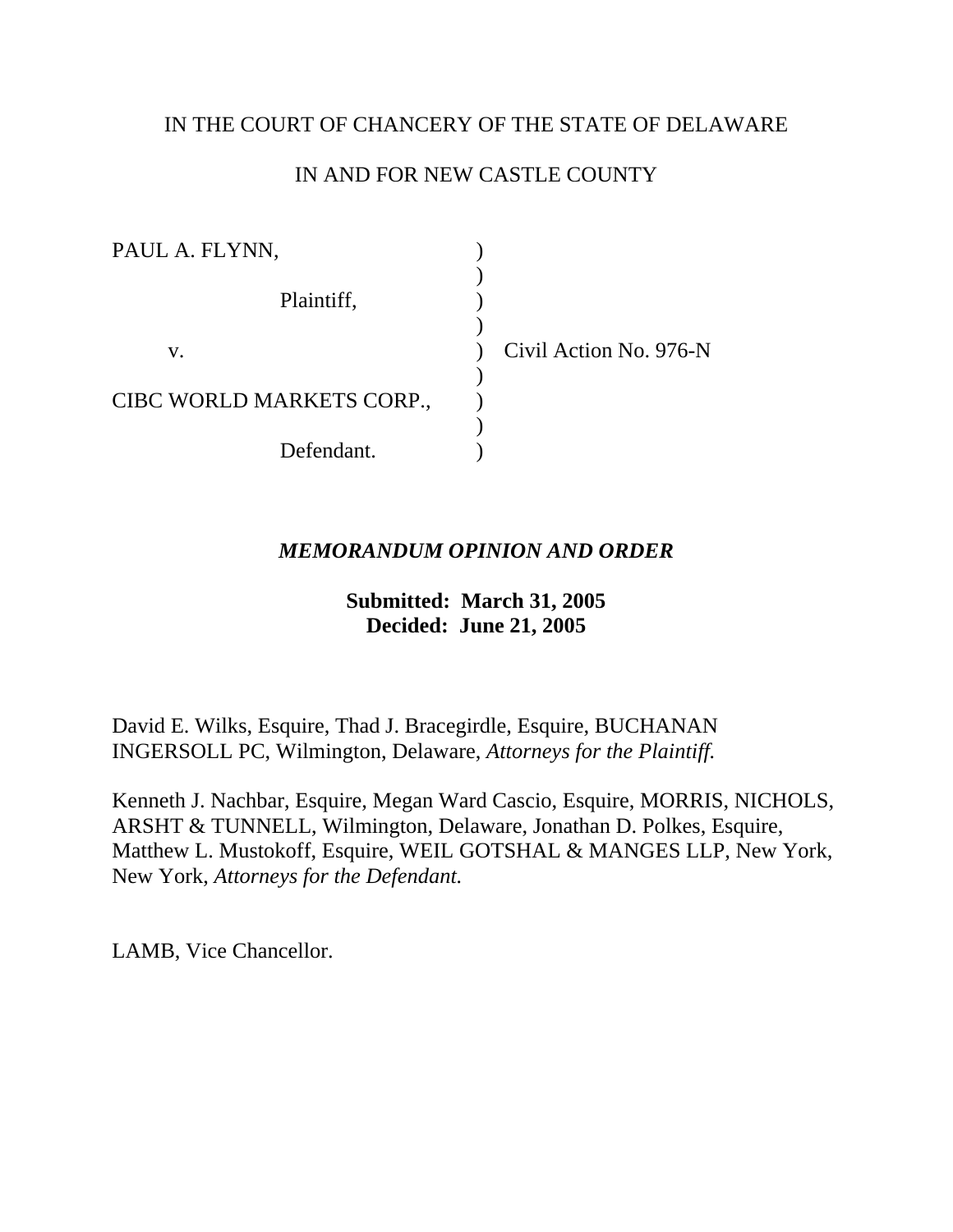**I.** 

 Paul A. Flynn brings this action against CIBC World Markets Corp. ("World Markets Corp."), a Delaware corporation, for summary adjudication, pursuant to Section 145(k) of the Delaware General Corporation Law,  $\frac{1}{1}$  of his alleged right to (i) advancement of legal fees incurred or to be incurred in other matters, and (ii) reimbursement of the legal fees he incurred in bringing this action.

Flynn was employed by Canadian Imperial Holdings, Inc. ("CIHI") throughout the relevant period and had no formal employment relationship with World Markets Corp. Nevertheless, Flynn brought suit against World Markets Corp., which has a mandatory advancement provision in its by-laws, and not against CIHI, which does not.

After careful consideration of the factual and legal contentions of both parties, the court determines that, as an employee of CIHI and not World Markets Corp., Flynn is not entitled to relief against World Markets Corp. Therefore, the relief requested is denied and the action is dismissed.

 1 8 *Del. C.* § 145(k).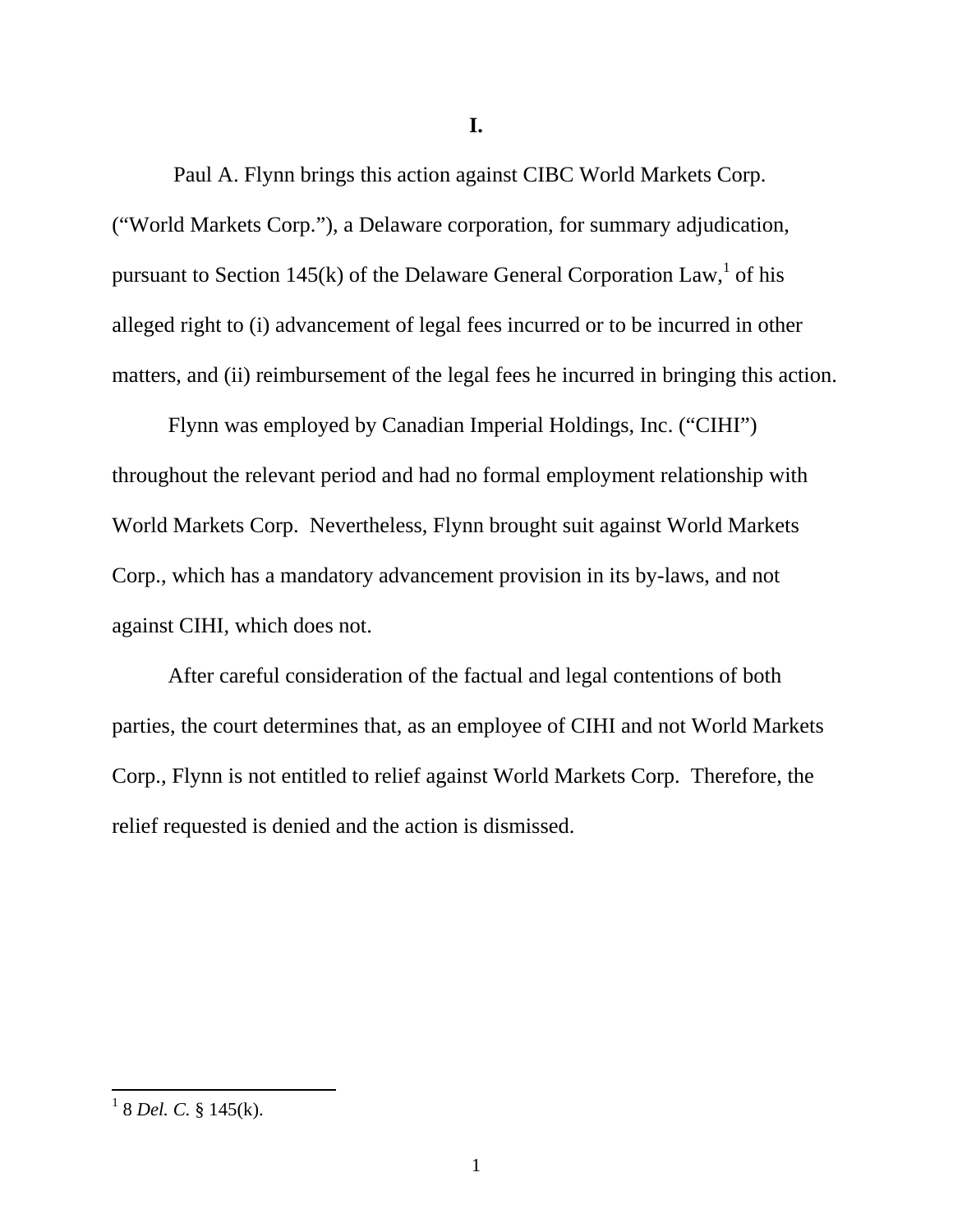## A. Corporate Structure of CIBC

 CIBC is a financial and bank holding company incorporated and headquartered in Canada. It owns CIBC Delaware Holdings Inc., a holding company incorporated in Delaware, that owns several subsidiaries that operate in the United States. Included among these are CIHI and World Markets Corp., which are both Delaware corporations. World Markets Corp. is the broker-dealer arm of CIBC in the United States. CIHI is a holding company for various U.S. operating entities, including Rudy Capital USA, LLC and Hudson River Investments, LLC, of which Flynn was an officer. CIHI and World Markets Corp. are "sister" corporations, and neither is directly or indirectly owned by the other.

**II.** 

 CIBC conducts a significant portion of its U.S. business activities under the group trade name of CIBC World Markets. CIHI and World Markets Corp. both conduct their operations as part of that group. CIBC World Markets is not an incorporated entity and, therefore, has neither a certificate of incorporation nor bylaws.

#### B. Flynn's Employment History

 Flynn began his career at CIBC, the Canadian parent company, in 1991 working in Canada as the Director of Foreign Exchange, Structured Products in the bank's investment banking operations. In 1994, CIBC asked Flynn to move to the

2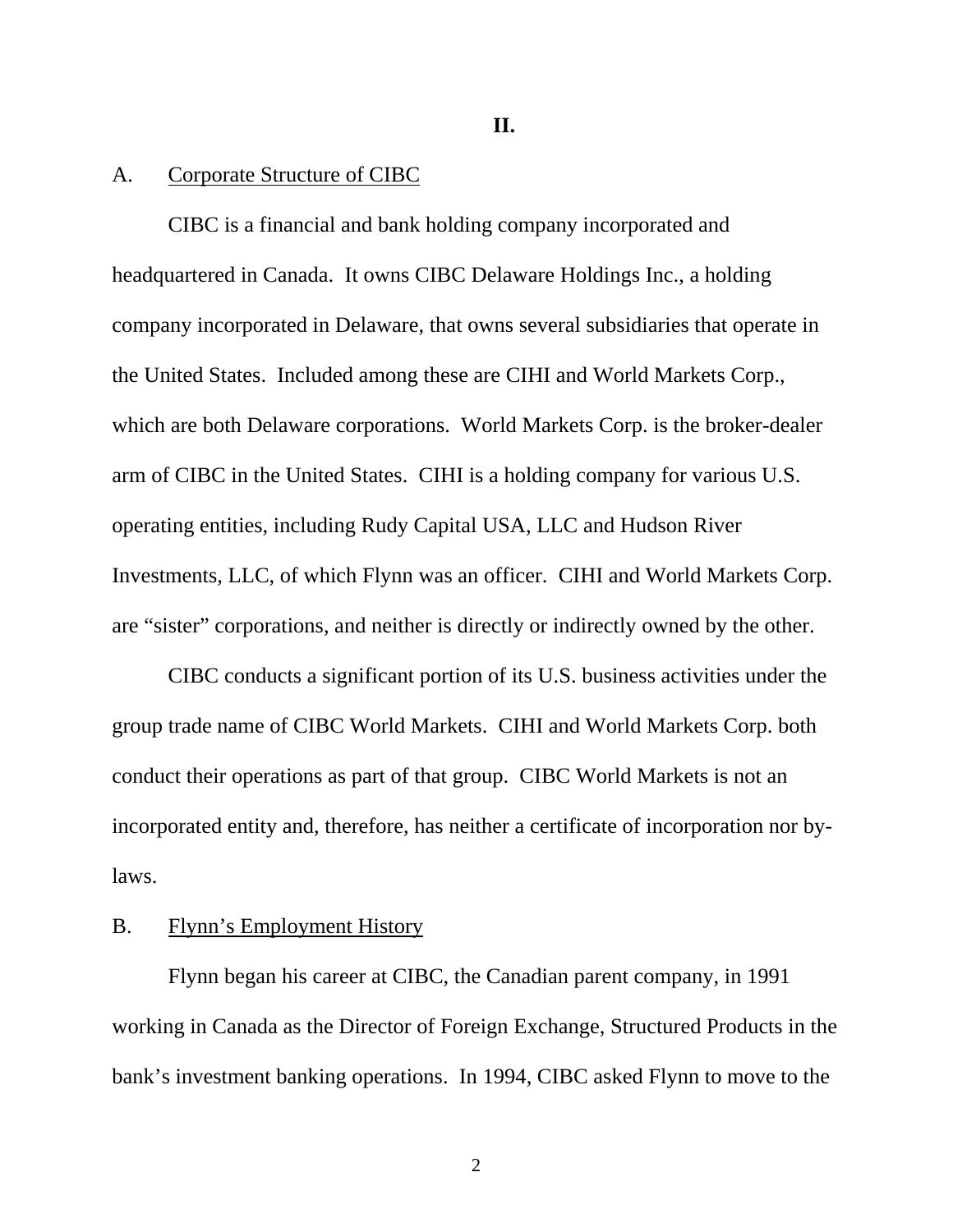United States to focus his business on U.S. instead of Canadian customers. At the end of 1994, Flynn transferred to the Equity Arbitrage Group within the CIBC World Markets group, and assumed the title of Managing Director and then Executive Director of the business. Flynn was employed by, and his salary paid by, CIHI, and not World Markets Corp. As Flynn did not have a U.S. securities trading license, he could not be employed by World Markets Corp., a registered broker-dealer. Beginning in 2002, Flynn also served as an officer of Rudy Capital and Hudson River.

 In 2003, the New York Attorney General and the SEC began investigating certain hedge fund clients of CIBC in connection with late trading in mutual fund shares and other deceptive market practices. On December 4, 2003, the New York Attorney General contacted CIBC to question Flynn about financing transactions with these hedge funds. Flynn's employment was terminated the same day.

Between February and April of 2004, Flynn was named as defendant in five administrative, civil and criminal proceedings resulting from his activities while employed in the U.S. by one or more CIBC related entities.<sup>2</sup> He was also served a subpoena as a non-party in a sixth case in January 2005. As of the briefing date, he had incurred \$460,000 in expenses and fees in connection with his defense. Flynn

<sup>2</sup> The actions to which Flynn is a defendant party are as follows: *In the Matter of Paul A. Flynn*, S.E.C. Admin Proceeding File No. 3-11390; *People v. Grant Seeger*, N.Y.S. Indictment No. 74449/2003; *Christman v. CIBC, et al.,* S.D.N.Y. Case No. 04 CV 02741; *Bufkin v. CIBC, et al.,*  S.D.N.Y. Case No. 04 CV 03054; and an investigation by the Chartered Accountants of Ontario, Canada into his conduct as alleged in the New York criminal proceeding.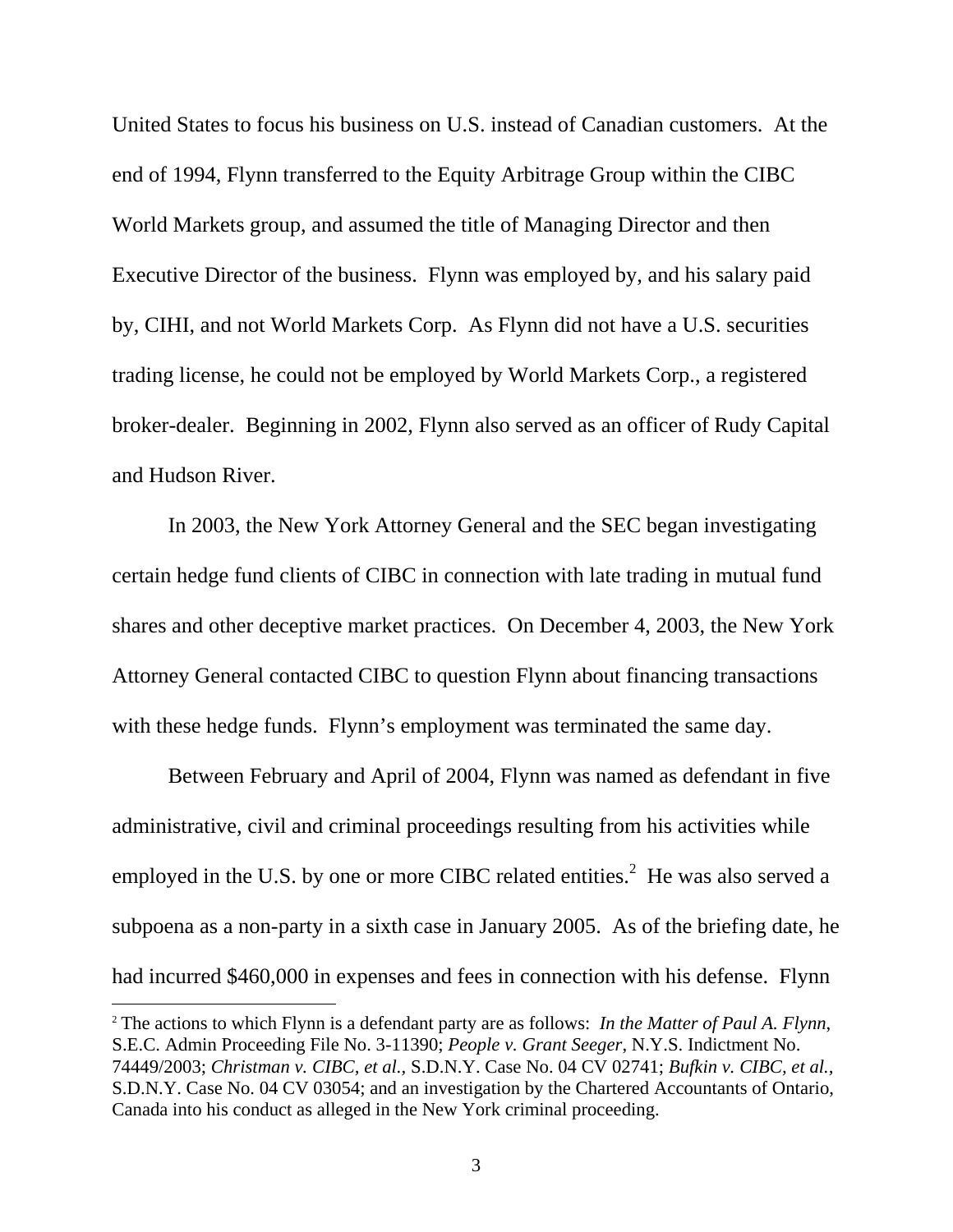requested that World Markets Corp. advance him these expenses pursuant to its bylaws. World Markets Corp. refused Flynn's request, leading to this action.

 As a result of his alleged involvement in activities conducted under the CIBC World Markets group trade name and through dealings with employees of World Markets Corp., Flynn is suing World Markets Corp. for the advancement of fees that will be incurred in his defense. 3 As required by 8 *Del. C.* § 145(e) of those seeking advancement of fees, Flynn has provided World Markets Corp. a written undertaking to repay any funds advanced by that entity should it be determined that Flynn is not entitled to indemnification by World Markets Corp.

#### **III**.

 Section 145 of the Delaware General Corporation Law states the mandatory and permissive scope of indemnification by a Delaware corporation of the losses or expenses of an officer, director, employee or agent of the corporation incurred by reason of holding any such position.<sup>4</sup> Among other things, Section 145 provides that "corporations may specify by bylaw or contract the terms and conditions upon

<sup>&</sup>lt;sup>3</sup> Flynn has sued for advancement of his legal fees, and not for indemnification. Whether he is or will be entitled to be indemnified (by any CIBC related entity) for legal fees incurred defending the actions is a separate legal question that is not now before the court. *See Advanced Mining Sys., Inc. v. Fricke*, 623 A.2d 82, 84 (Del. Ch. 1992) ("Whether it is in a corporation's interest to indemnify a director or officer for an expense, loss or liability covered by Section 145 (a) or (b) is fundamentally different from the question whether it is in the corporation's interest to advance arguably indemnifiable litigation expenses before the proceeding in which expenses are incurred has terminated.").

<sup>4</sup> 8 *Del. C.* § 145(e); *see also Advanced Mining*, 623 A.2d at 83.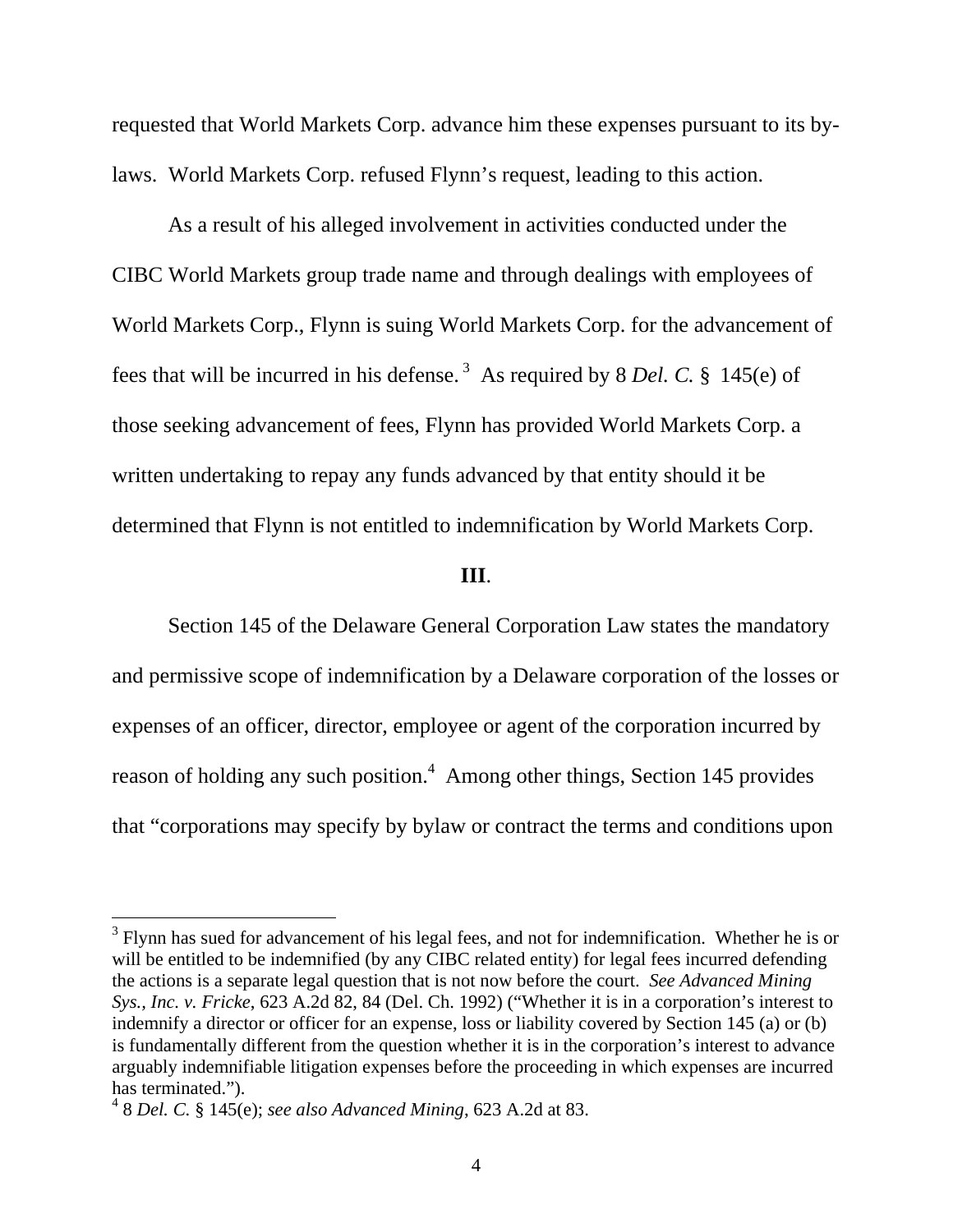which employees and agents may receive advancement."<sup>5</sup> Therefore, the proper question before the court is whether the governing instruments of World Markets Corp. require that entity to advance Flynn his legal fees for the actions pending against him. In making this determination, "[t]he court will look to the plain meaning of the advancement provision of the [governing] agreement in determining whether to award advancement."<sup>6</sup>

#### **IV**.

World Markets Corp.'s by-laws (the "By-Laws"), as permitted by Section

145(e), provide for mandatory advancement to present or former officers and

directors of the corporation and discretionary advancement in other situations the

board of directors deems appropriate. The determination of whether advancement

is mandatory or discretionary is governed by Article IX(c) of the By-Laws:

The Corporation *shall* provide to such person . . . referred to in paragraph (a) of this Article IX and *may* provide upon authorization of the Board of Directors to such person . . . referred to in paragraph (b) ... advances for expenses incurred in defending any such action ....<sup>7</sup> (emphasis added).

<sup>5</sup> *Reddy v. Elec. Data Sys. Corp.,* 2002 Del. Ch. LEXIS 69, at \*12 (Del. Ch. June 18, 2002). <sup>6</sup> *Senior Tour Players 207 Mgmt. Co. LLC v. Golftown 207 Holding Co.,* 853 A.2d 124, 127 (Del. Ch. 2004).

 $\overline{7}$  In its entirety, Article IX(c) of the By-Laws states:

Corporation shall provide to such person (and the heirs and legal representatives of such person) referred to in paragraph (a) of this Article IX and may provide upon authorization or the Board of Directors to such person (and the heirs and legal representatives of such person referred to in paragraph (b) of this Article IX) advances for expenses incurred in defending any such action, suit or proceeding, upon receipt of an undertaking by or on behalf of such person (and the heirs and legal representatives of such person) to repay such advances unless it shall ultimately be determined that he is entitled to indemnification by the Corporation.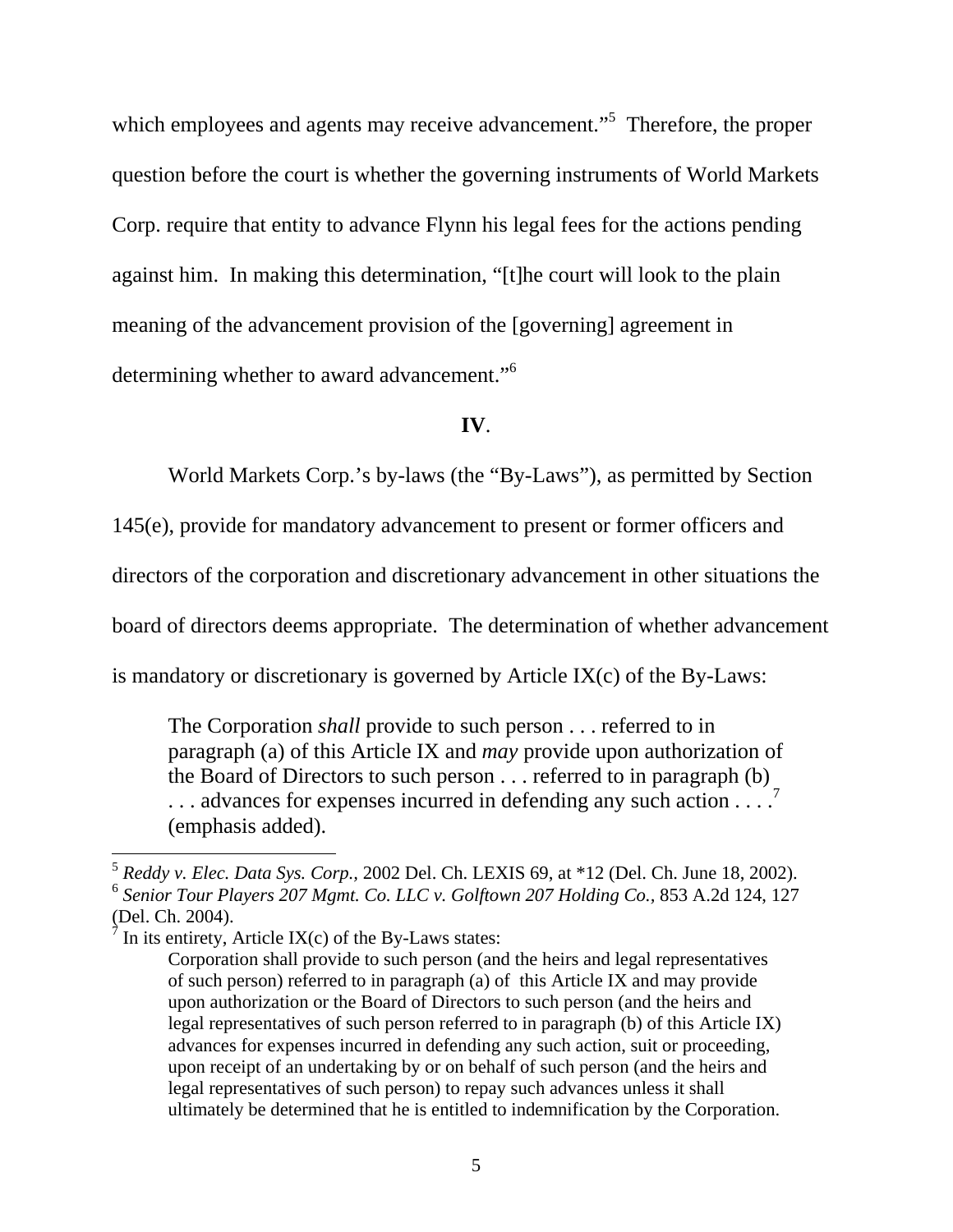Article IX(a) of the By-Laws provides for mandatory advancement of

expenses of the following persons:

Any person . . . made or threatened to be made a party to any . . . action . . . by reason of the fact that he is or was an officer with management supervisory functions or a director of the Corporation . . . or serves or served with another corporation . . . at the request of the Corporation  $\ldots$  .<sup>8</sup>

Unlike the mandatory provision of Article IX(a), Article IX(b) only provides

for *discretionary* advancement of others upon authorization of the board of

directors, as follows:

any person . . . made or threatened to be made a party to any . . . action . . . by reason of the fact that he is or was an officer (although without management supervisory functions), employee or agent of the Corporation  $\ldots$ <sup>9</sup>

 $\overline{a}$  $8 \text{ In its entirety, Article IX(a) of the By-Laws states:}$ 

The Corporation, to the full extent permitted by the laws of the State of Delaware as in effect at the adoption of this Article IX or as such laws may be amended from time to time, shall indemnify any person (and heirs and legal representatives of such person) made or threatened to be made a party to any threatened, pending, or completed action, suit or proceeding, whether civil, criminal, administrative or investigative by reason of the fact that he is or was an officer with management supervisory functions or a director of the Corporation or any constituent corporation absorbed in a consolidation or merger, or serves or served with another corporation, partnership, joint venture, trust or other enterprise at the request of the Corporation or any such constituent corporation.<br><sup>9</sup> In its entirety, Article IX(b) of the By-Laws states:

The Corporation may, upon authorization of the Board of Directors, and it shall, to the extent required by applicable law, indemnify any person (and the heirs and legal representatives of such person) made or threatened to be made a party to any threatened, pending, or completed action, suit, or proceeding, whether civil, criminal, administrative, or investigative by reason of the fact that he is or was an officer (although without management supervisory functions), employee or agent of the Corporation or any constituent corporation adsorbed in a consolidation or merger, or serves or served with another corporation, partnership, joint venture, trust or other enterprise at the request of the Corporation or any such constituent corporation.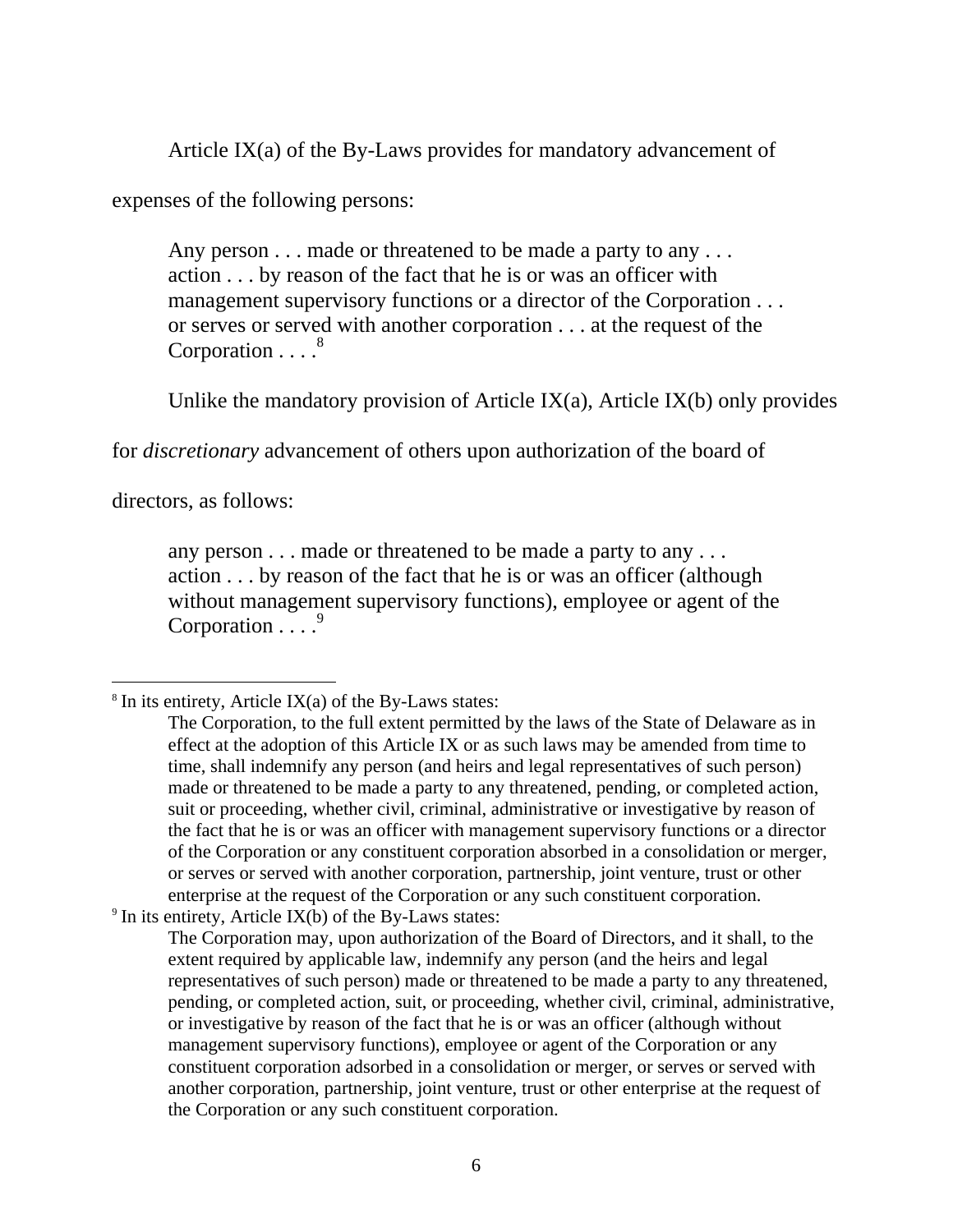In directly referring to Article IX(a) and (b) in Article IX(c), the By-Laws expressly differentiate between those who shall receive mandatory advancement and those for whom advancement is discretionary. Thus, the mandatory provision found in Article IX(a) is limited in its application to World Markets Corp.'s present or former (i) directors and (ii) officers with management supervisory functions. All other employees, agents and officers are subject to the discretion of the board in determining the advancement of fees pursuant to Article IX(b).

Flynn argues that the By-Laws require mandatory advancement to three classes of individuals: (i) those who serve or served as directors of World Markets Corp., (ii) those who serve or served as an "officer" of World Markets Corp. with "management supervisory functions," and (iii) those who serve or served with another corporation, etc. "at the request of" World Markets Corp.

Flynn does not argue that he qualifies as a director of CIBC World Markets Corp, only that he was an officer with management supervisory functions.<sup>10</sup> Therefore, the court must decide whether Flynn was an officer of World Markets Corp.<sup>11</sup> or whether he served with another entity at the request of World Markets Corp.

<sup>&</sup>lt;sup>10</sup> Pl.'s Pre-Trial Br. at 15. In any case, as used in the By-Laws, "director" plainly refers to a statutory director elected by stockholders.<br><sup>11</sup> The parties have stipulated that Flynn exercised "management supervisory functions" in

connection with his job responsibilities. Flynn Dep. of Mar. 17, 2005 at 3.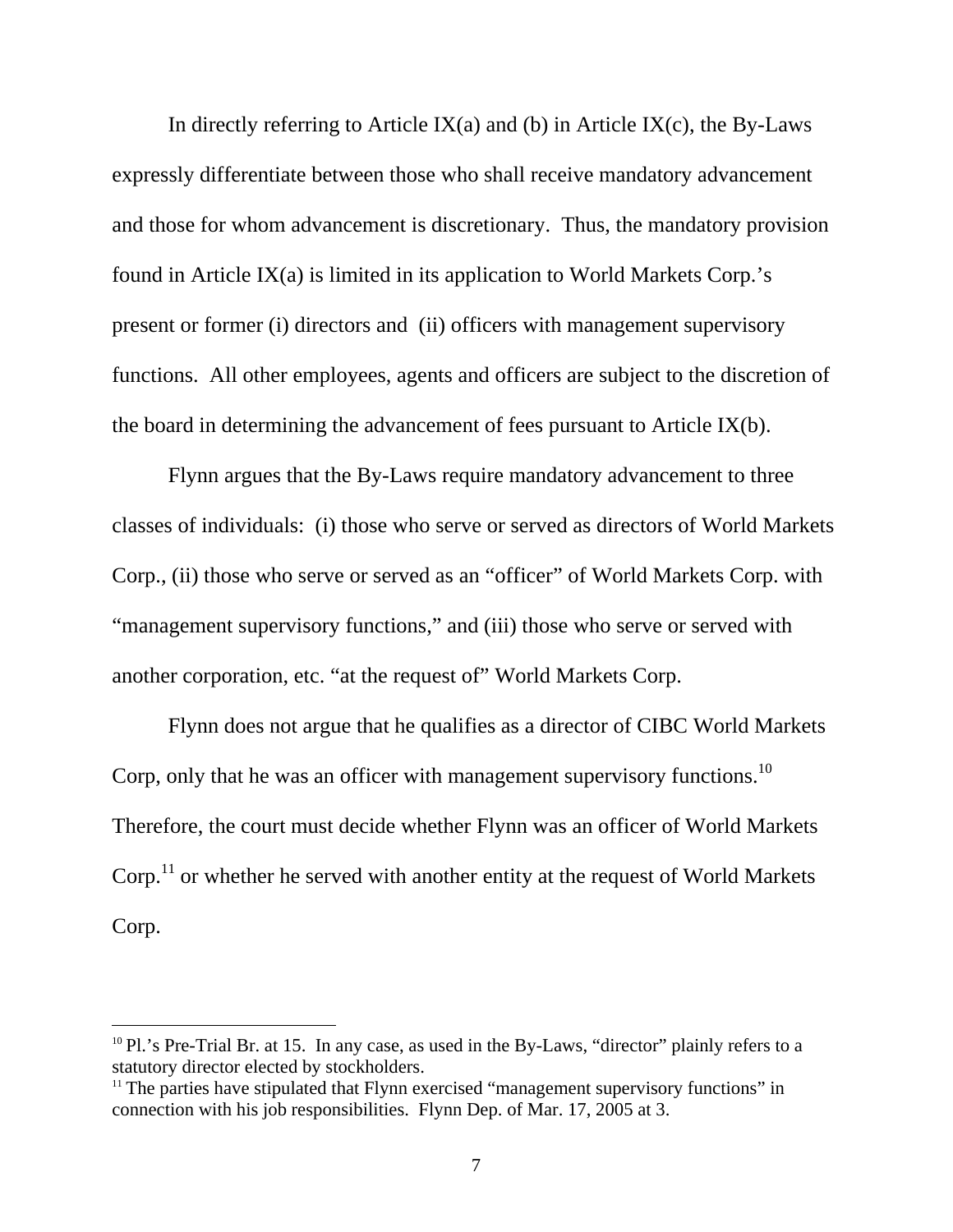## A. Was Flynn An Officer Of World Markets Corp.?

Flynn was a Managing Director in the business group known as CIBC World Markets, which is not a corporate entity. Flynn was never elected to be an actual director on the board of directors of World Markets Corp. nor did the Board elect him to serve as an officer of that entity. Recognizing this problem, Flynn argues that the By-Laws draw a distinction between "executive officers," who hold the formal officer positions and other individuals, including Flynn, who have officer titles in the business group and have the actual day-to-day supervisory responsibilities of employees of World Markets Corp. Flynn further argues that, despite the fact he was never elected to be an officer of World Markets Corp., he qualifies as a "Nominal Officer," as that term is defined in the By-Laws. This is so, he claims, because "Flynn's everyday responsibilities directly *implicated*" World Markets Corp.<sup>12</sup> For example, Flynn argues that he "participated in numerous transactions that, while perhaps booked through CIHI or financed through CIBC, nonetheless *involved* World Markets Corp."<sup>13</sup>

In support of his position, Flynn cites two separate sections of the By-Laws. First, Article IV, Section 1 of the By-Laws provides that the corporation shall have "executive officers" who are appointed by the board. These will include the Chairman, the Vice Chairman, the Chief Financial Officer, the Secretary, and

<sup>&</sup>lt;sup>12</sup> Pl.'s Pre-Trial Br. at 18 (emphasis added).

<sup>13</sup> *Id.* (emphasis added).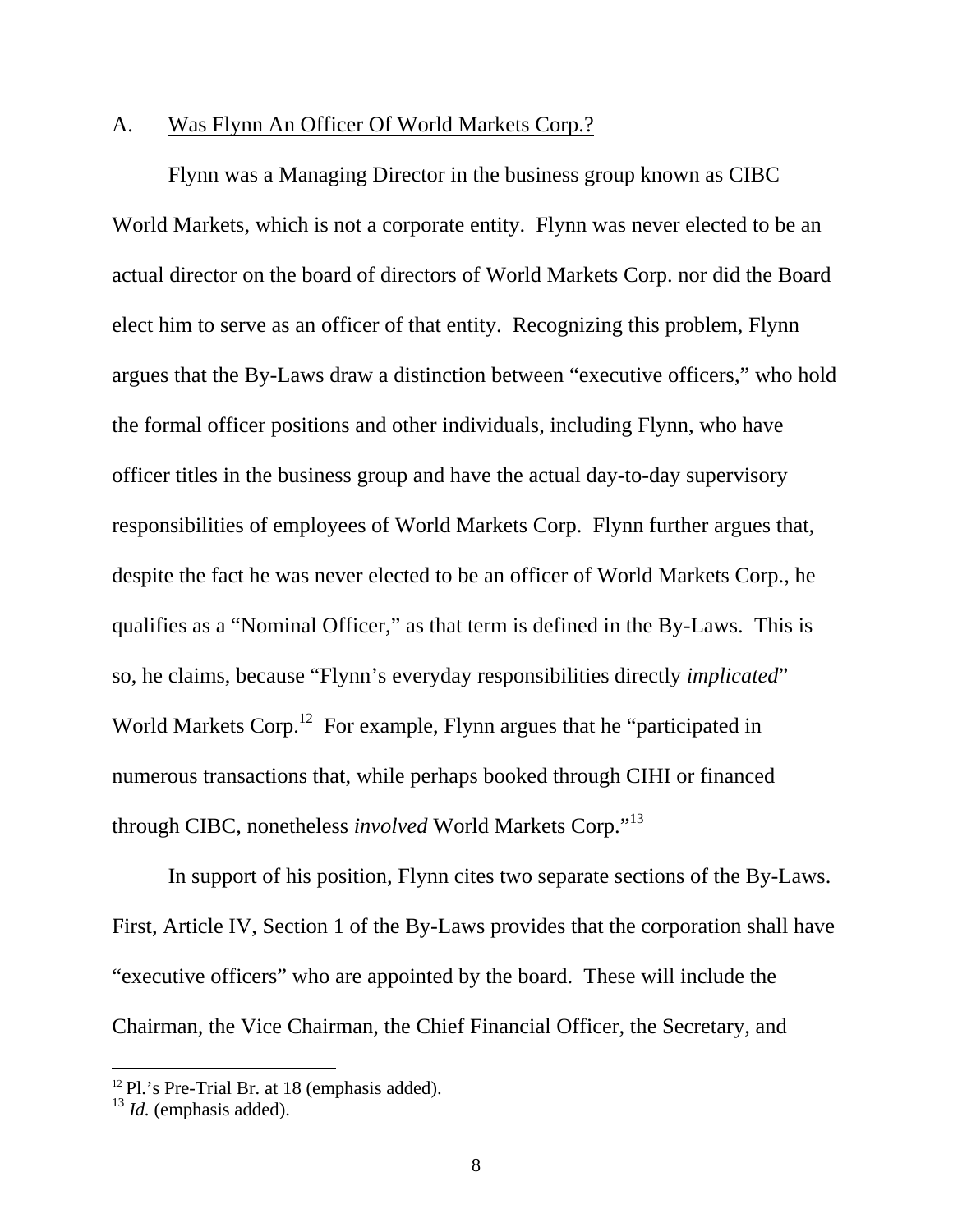"such other officers as the Board of Directors may determine." This section also authorizes the board to appoint "Deputy Vice Chairmen," "Managing Directors," "Executive Directors," "Assistant Secretaries," "Assistant Treasurers," a "General Counsel," and a "Chief Compliance Officer." Second, Article IV, Section 5 of the By-Laws describes "Nominal Officers" as "[a]ll other *employees* of the Corporation who have officers titles are, and shall be treated only as, departmental and divisional executives of the Corporation whose authority is limited and circumscribed to activities within their department or division and so designated by the President . . . ." (emphasis added). Flynn argues he meets the definition of Nominal Officer and, thus, was an "officer" within the meaning of Article IX(a).

While the By-Laws do seem to draw a distinction between Nominal and Executive Officers, the distinction does not support the conclusion that Flynn was ever an officer World Markets Corp. This is because Flynn was never an *employee* of that corporation, as is required by Article IV, Section V of the By-Laws to be a Nominal Officer. To avoid this clear reading of the By-laws, Flynn argues that World Markets Corp., CIHI, and possibly some other entities, all fall under the umbrella of the term "CIBC World Markets." He points out that he was employed by one entity in that group and managed the affairs of employees of another entity, and for this reason he argues that he should be deemed an employee of World Markets Corp.

9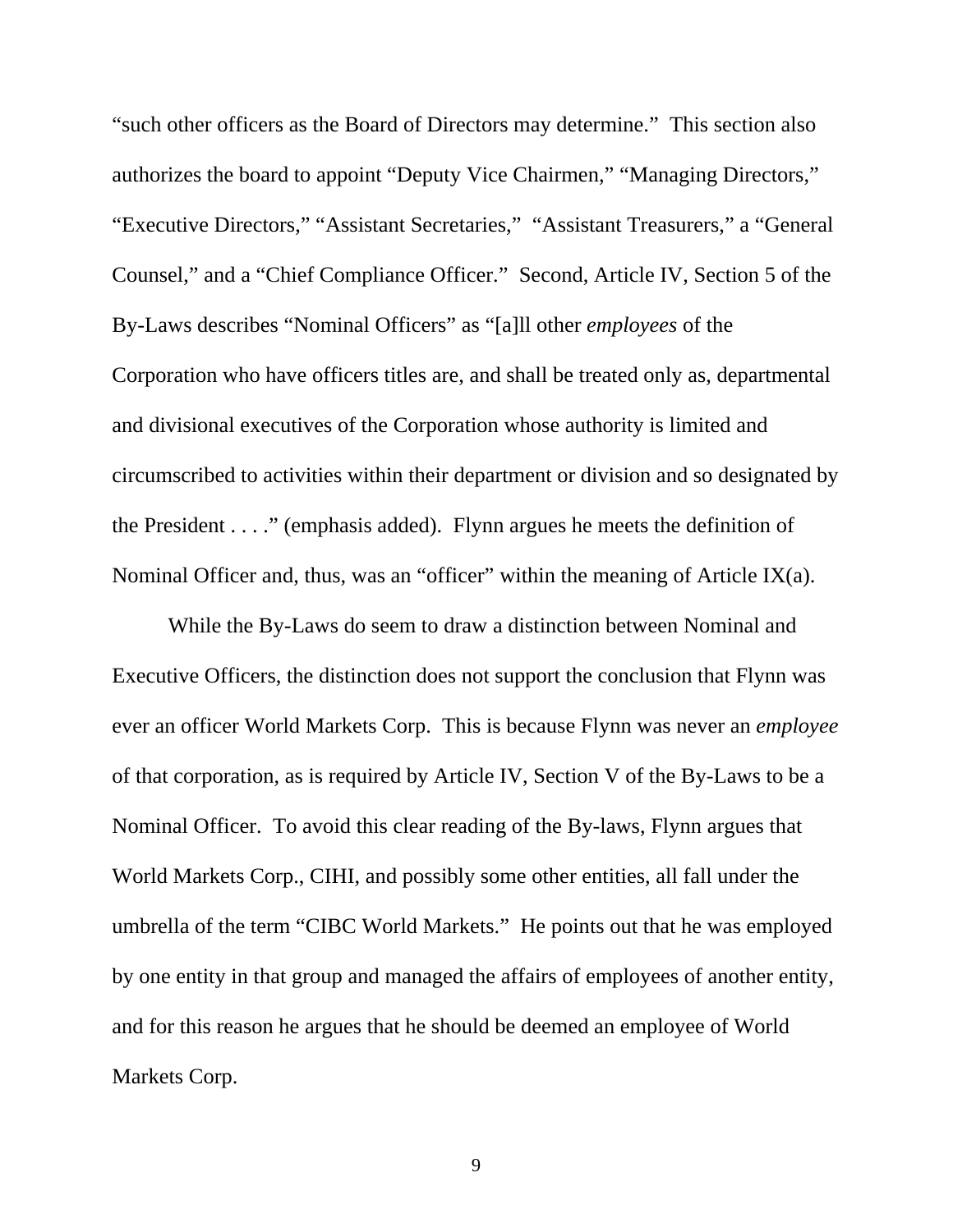This argument, however, would require the court to ignore the separate corporate existence of World Markets Corp. For various reasons, including significant regulatory requirements, CIBC used an array of corporate entities to conduct its business. While business reality and corporate structure do not always dovetail, "a corporate entity must be regarded as more than a mere formality."<sup>14</sup> In Delaware law, corporate structure provides the binding force of corporate liability regardless of business reality.<sup>15</sup> Absent fraud, the court will not disregard the corporate form.<sup>16</sup>

The evidence adduced by the parties establishes that Flynn was an employee of CIHI, and *not* World Markets Corp. Flynn makes much of the fact that several employees of World Markets Corp. reported to him. However, it is not uncommon for the employee of one company to report to the employee of another, at least when the two companies are both subsidiaries of the same ultimate parent company and operate in the same business group, as is the case here. Also, while Flynn points to an email by Patricia Bourdan, a corporate secretary of CIBC, stating that Flynn's "title is with CIBC World Markets Corp.," she testified by

<sup>14</sup> *Pauley Petroleum, Inc. v. Cont'l Oil Co.,* 231 A.2d 450, 454 (Del. Ch. 1967).

<sup>15</sup> *See, e.g.*, *In Re Sunstates Corp. S'holders Litig.,* 789 A.2d 530, 534 (Del. Ch. 2001) ("[T]he act of one corporation is not regarded as the act of another merely because the first corporation is a subsidiary of the other, or because the two may be treated as part of a single economic enterprise for some other purpose.").

<sup>16</sup> *See, e.g.*, *Stauffer v. Standard Brands Inc.*, 178 A.2d 311, 316 (Del. Ch. 1962); *aff'd,* 187 A.2d 78 (Del. 1962) ("In the absence of fraud, the separate entity of a corporation is to be recognized. This principle has been enunciated by all of the courts of this state.").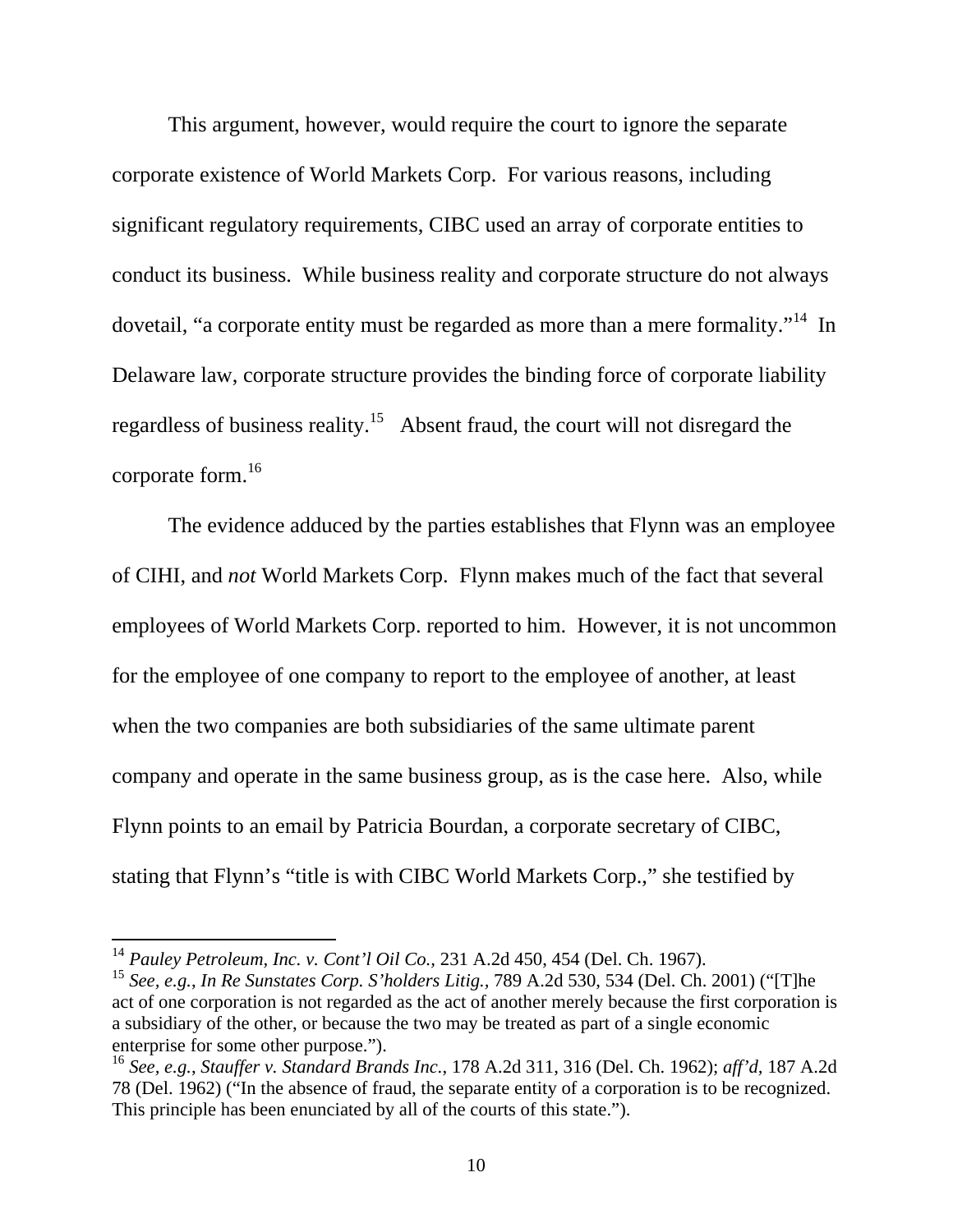deposition that she was mistaken when she wrote the email, and there is no evidence to the contrary.

Furthermore, even this slight evidence that Flynn was an employee of World Markets Corp. is contradicted by the fact that Flynn was on the payroll of CIHI, and not World Markets Corp. In fact, he could not have been on the payroll of World Markets Corp. because he did not have the necessary U.S. securities trading license. Therefore, for all of the above reasons, Flynn has failed to establish that he was an officer of World Markets Corp. within the meaning of Article IX(a) of the By-Laws.

# B. Did Flynn Serve With Another Entity At The Request Of World Markets Corp.?

Flynn additionally claims that he served with other entities at the request of World Markets Corp. Flynn argues that the primary reason he was employed by CIHI rather than World Markets Corp. was that he did not hold a U.S. securities trading license. He testified that World Markets Corp. "didn't want unregulated people being paid by the brokerage entity."<sup>17</sup> He also claims that he served as an officer of Rudy Capital and Hudson River, at the request of World Markets Corp.

There is no evidence in the record, however, that Flynn served CIHI, Rudy Capital, or Hudson River "at the request" of World Markets Corp. With respect to CIHI, the most that Flynn has even alleged is that he served at CIHI at the request

 $17$  Flynn Dep. at 35.